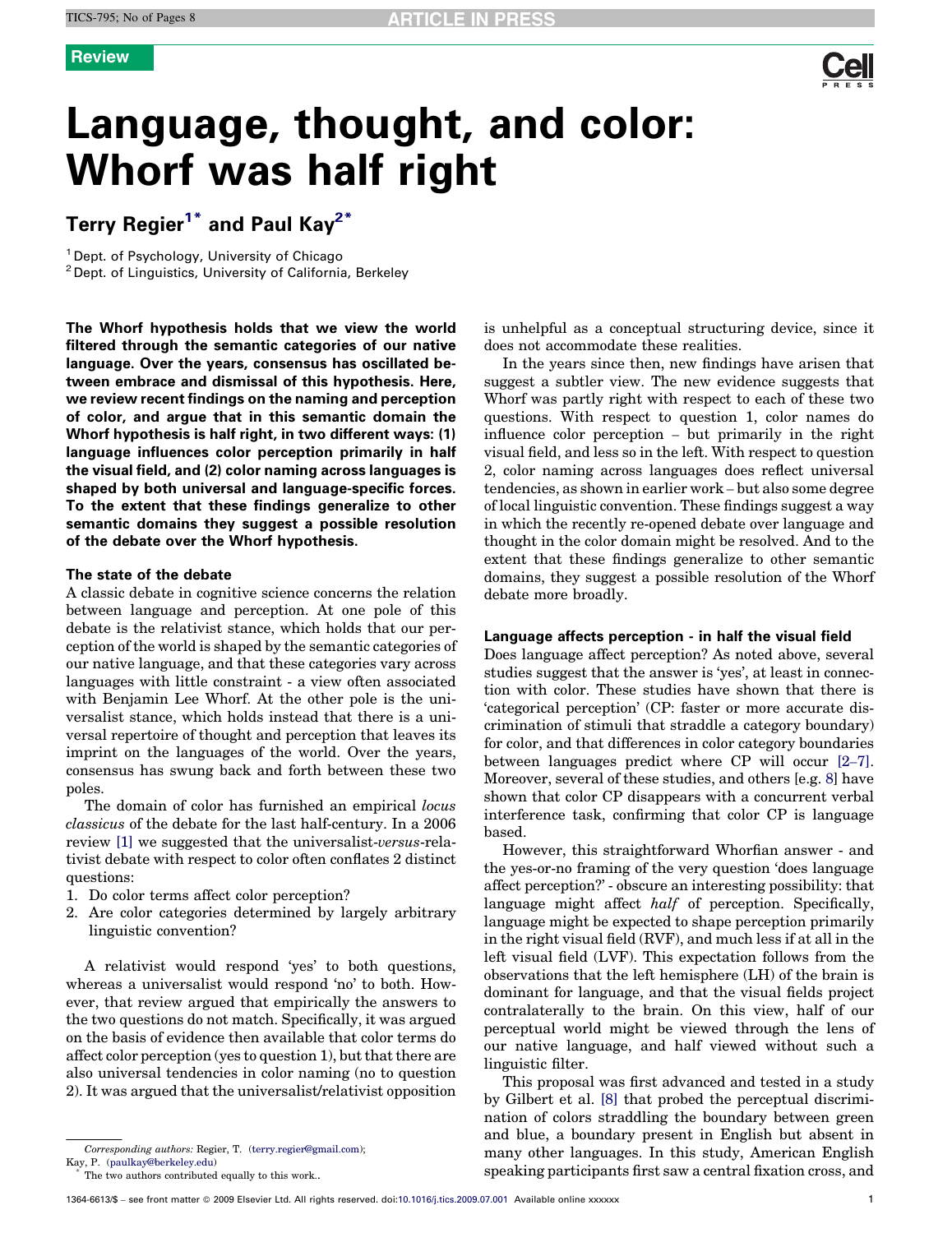

Figure 1. Lexical categories influence perception in the RVF. (a) Print-rendered versions of the four colors used. (b) Sample display for the visual search task. Participants were required to press one of two response keys, indicating the side containing the target color. (c) In the no-interference condition, category effect in the RVF only. (d) Effect reversed with verbal interference. \*,  $P$  < 0.05, two-tailed *t* test; *df* =10; ns, nonsignificant. Values are mean  $\pm$  SEM. **Source**: [\[8\].](#page-6-0)

then a ring of colored squares arrayed around it (Figure 1b). All of the squares were of the same color except for one (the target), and participants were required to identify whether the target appeared on the left or right half of the display by pressing a button with the corresponding hand. Critically, the target color had either the same name as the color of the other squares (e.g. a green against a background of a different green, as in stimulus pair A,B inFigure 1a), or a different name (e.g. a green against a background of a blue, as in stimulus pair B,C in Figure 1a).

One of Gilbert et al.'s experiments is depicted in Figure 1. As shown in Figure 1c, cross-category targets were identified faster than same-category targets in the RVF only. When a concurrent task requiring verbal resources (remembering an eight-digit number) was added, the RVF color CP effect disappeared, in fact was reversed, reinforcing the interpretation that when RVF color CP is found, it has a verbal basis [\[4,5\]](#page-6-0). In a second experiment (not shown in Figure 1) Gilbert et al. replicated these findings, and also found that RVF CP was not disrupted by a non-verbal interference task of difficulty comparable to the verbal interference task - again strengthening the conclusion that the lateralization pattern is linguistic in origin. Drivonikou et al. [\[9\]](#page-6-0) reanalyzed by visual field color search data that had been collected earlier for a different study and found predominantly RVF color CP; they ran a new experiment similar to that of Gilbert et al. and found color CP in the RVF superior to that in the LVF. However their finding of significant, although weaker, color CP in the LVF diverged from the Gilbert et al. result; the longer response time in the Drivonikou data suggest that this apparent RH CP might be the result of longer RTs permitting cross-callosal transfer and/or scanning (for further discussion of this possibility in these and other studies see [\[7,10,11\]](#page-6-0)).

Gilbert et al. [\[8\]](#page-6-0) also reported that a callosotomy ("splitbrain'') patient showed RVF color CP with no trace of LVF color CP. A separate study [\[12\]](#page-6-0) reported a similar result with a second callosotomy patient in an experiment in the same paradigm as [\[8\]](#page-6-0) but using non-color stimuli, namely silhouettes of dogs and cats. When this experiment was run with normal adult participants, CP was found in both visual fields but again more strongly in the RVF than LVF, and again this pattern was disrupted by a verbal but not a non-verbal interference task. These results confirm that linguistic CP is localized to the LH and suggest that the phenomenon is not limited to color.

Roberson, Pak & Hanley [\[7\]](#page-6-0) examined a color boundary in Korean that does not correspond to any English color boundary in a setup very similar to that of [\[8\]](#page-6-0). Their eight fastest subjects showed color CP in the RVF only, whereas their eight slowest subjects showed color CP in both visual fields. Roberson et al. infer that the slower subjects' LVF CP probably reflects cross-callosal transfer. The literature so far shows a general tendency for color CP to be restricted to the RVF for short RTs, to appear in the LVF as well but to a lesser degree in medium length RTs, and to show up more or less equally in both VFs with very long RTs,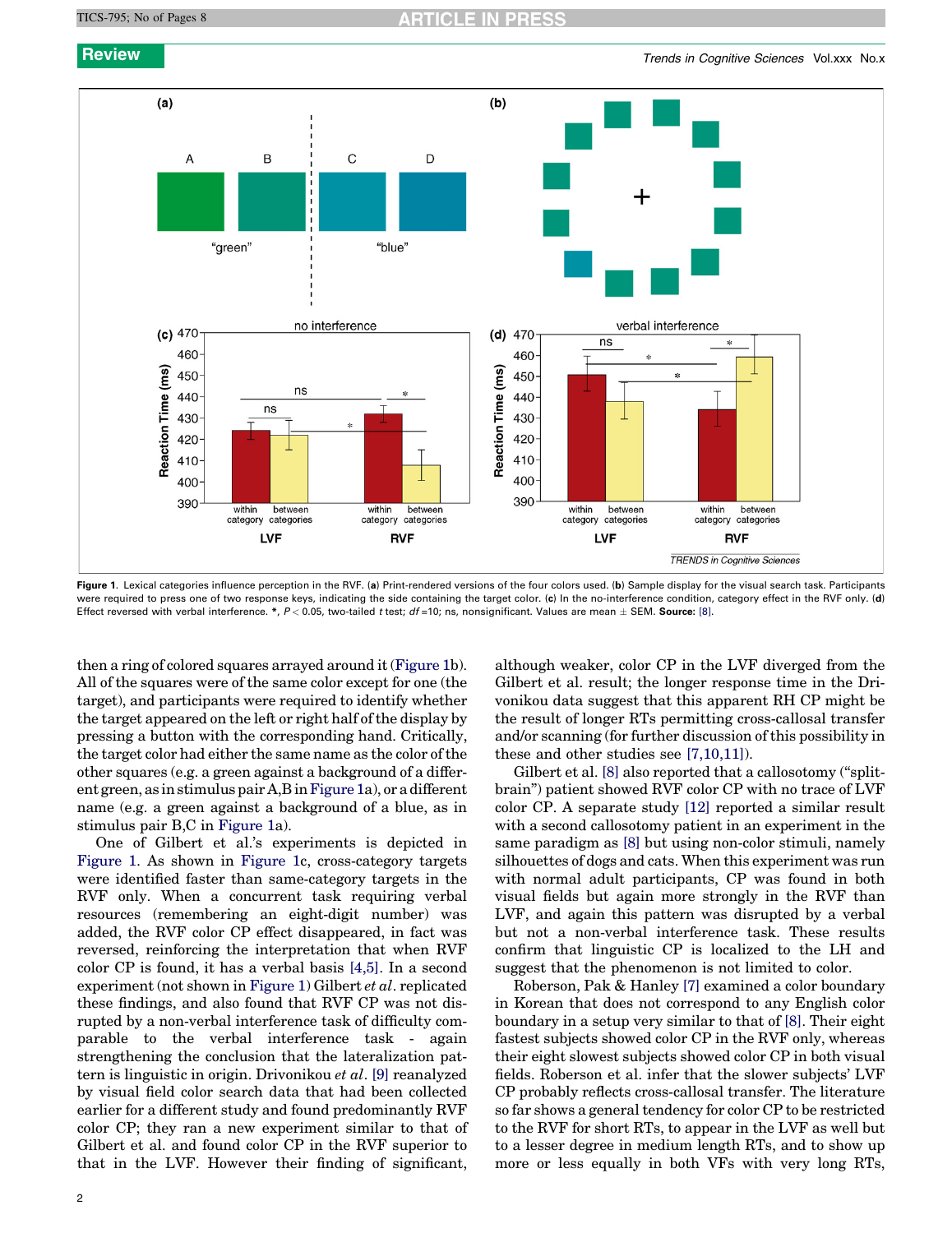reinforcing the conclusion that LVF CP in adults reflects cross-callosal transfer, and perhaps scanning in some cases. Roberson, Pak & Hanley [\[7\]](#page-6-0) is the only published study at this time to have tested lateralized color CP at a color category boundary other than those found in English.

So far, everything we have considered points to language-driven CP originating in the LH manifesting itself in the RVF. However, this picture is complicated by evidence of prelinguistic - and thus non-linguistic - CP in infants [e.g. [13,14,15\]](#page-6-0) and the finding that color term knowledge does not affect color CP in toddlers [\[16\]](#page-6-0). The existence of prelinguistic CP has recently been both contested [\[17,18\]](#page-6-0) and defended [\[19\].](#page-6-0) If confirmed, it raises an important question: What relation does prelinguistic CP bear to the language-driven RVF-lateralized color CP universally observed in speaking adults? Prelinguistic color CP has been observed along boundaries corresponding to some of those in familiar European (and many other) languages. Thus, a natural possibility is that prelinguistic categories serve as a starting-point for the later elaboration of linguistic categories.

Franklin et al. [\[20\]](#page-6-0) compared infant and adult performance on a visual search task much like that of [\[8\]](#page-6-0). Since infants cannot reliably respond through a button press, a different response measure was used: the time it took to initiate an eye movement from central fixation to a target dot, displayed in one color against a uniform background of a different color. As in previous experiments the target and background were either of the same category (e.g. two blues) or of different categories (one green, the other blue). This method was used with adults (with less easily discriminable colors) and showed the expected RVF-dominant CP of color. In contrast, prelinguistic infants showed no CP in the RVF, and clear CP in the LVF.

Is the migration of the category effect - from the RH/LVF in infants to the LH/RVF in adults - caused by the acquisition of color terms? To pursue this question more precisely, Franklin et al. [\[10\]](#page-6-0) tested toddlers aged two to five with the same procedure. The children's grasp of the relevant color terms blue and green was assessed and the toddler subjects sorted readily into two groups: "learners", who had not yet acquired these color terms, and ''namers'', who had. In the visual search task the learners patterned like infants: they displayed color CP in the LVF but not the RVF; whereas the namers patterned like adults: CP in the RVF but not the LVF. These results remain when age is added as a covariate to the analysis, as shown in Figure 2.

This study suggests strongly that it is acquisition of color terms per se that causes the shift of color CP from RH to LH, a conclusion that raises several questions. What is the nature of this shift? Are the RH prelinguistic categories transported to the LH, where they serve as a starting-point for the elaboration of LH linguistic categories? Or are LH linguistic categories constructed de novo by language, without reference to the RH prelinguistic categories? In either case, why is there no trace left of the RH prelinguistic categories once color terms have been learned - are they permanently erased [\[21\]](#page-6-0), or merely suppressed on-line by language?

We can presently answer only one of these questions, and only tentatively. It seems likely that RH prelinguistic

**Review Trends in Cognitive Sciences Vol.xxx No.x** No.xx



Figure 2. Category effect in the LVF for toddlers who have not yet learned the words blue and green, and in the RVF for those who have. The dependent measure is the estimated mean of the log transformation of initiation time (ms), estimated for when variance due to age is accounted for. Error bars are within-subjects 95% confidence intervals calculated by using the error term from the three-way interaction. Source: [\[10\]](#page-6-0).

categories are indeed permanently erased by language, rather than merely temporarily suppressed by it. Tellingly, split-brain patients, in whom the hypothetical channel of suppression has been severed, show no evidence of LVF/ RH CP [\[8,12\].](#page-6-0) Further research is needed to settle this question, along with the other questions opened by these hemisphere-switching findings from infants and toddlers.

So far, our discussion of the brain bases of color CP, and its lateralization, has been based on inference from behavioral experiments. Recently however a number of ERP and fMRI studies have probed this issue more directly. Three studies deal with lateralization per se. Liu et al. [\[22\]](#page-6-0) performed a lateralized visual search experiment using the procedure of [\[8\],](#page-6-0) while recording brain activity by EEG. They focused on a specific ERP (event-related potential) component that is typically evoked in visual search for a perceptually unique target among distractors. They found that this component was present in the contralateral hemisphere for both within- and cross-category targets - but only in the left hemisphere did the amplitude of this component for cross-category targets exceed that for within-category targets, providing electrophysiological confirmation of the (behaviorally established) lateralization of the categorical perception of color. In a lateralized event related fMRI study, Siok et al. [\[23\]](#page-6-0) found that discriminating colors of different lexical categories (versus the same category) elicited faster and stronger response in the left hemisphere language regions, especially when the colors were presented in the right visual field. They found further that only for these same stimuli was activation significantly enhanced in the visual areas responsible for color perception, suggesting that the language areas might act as a top-down control source on the visual areas in color perception. Another fMRI study [\[24\]](#page-6-0) found that speeded perceptual discrimination of colors which are easy to name, relative to colors that are harder to name, activates left hemisphere regions that mediate language processes: these same regions were independently shown to be activated when subjects named colors aloud.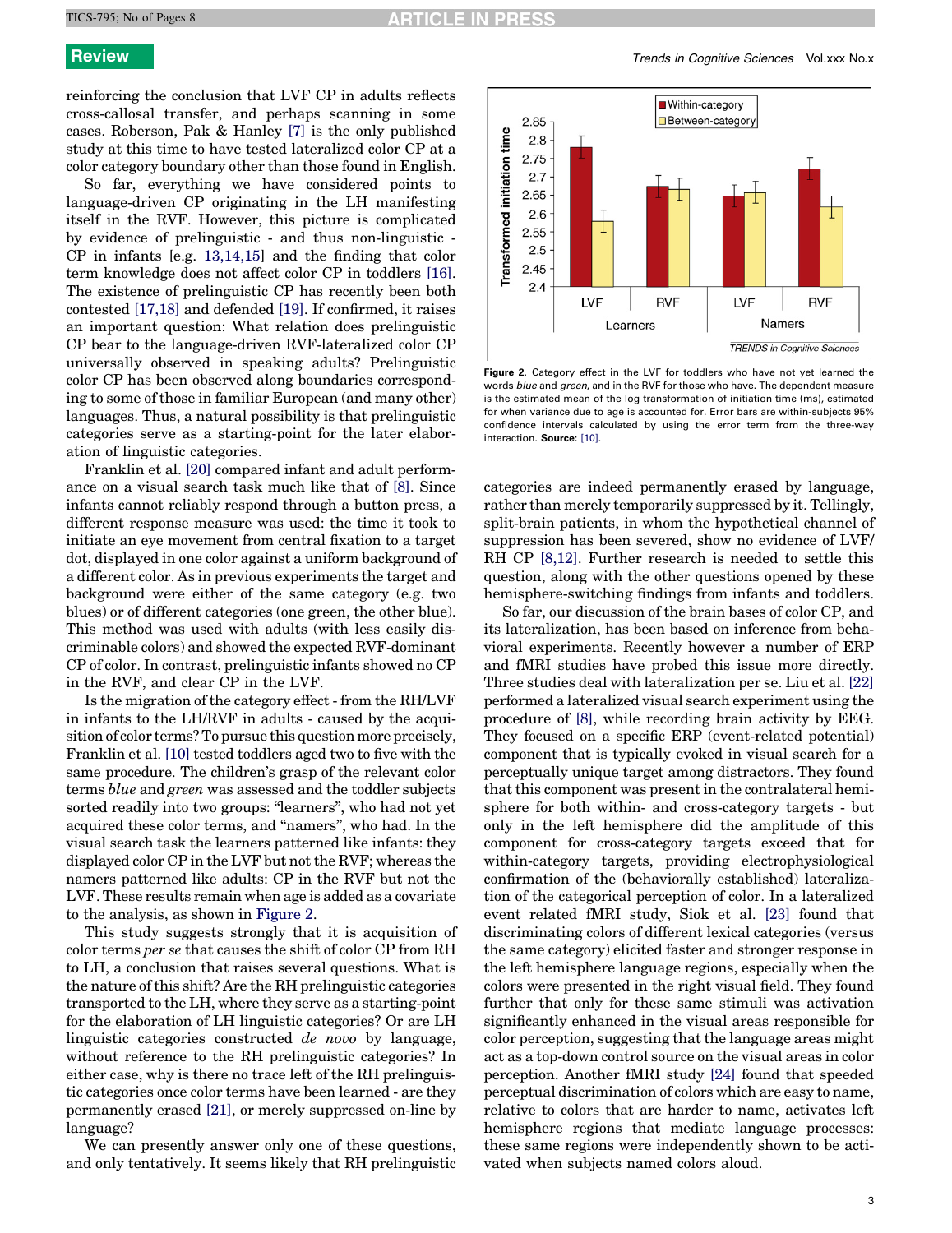Three other recent ERP studies examine neural correlates of color CP more generally, in the context of behavioral tasks requiring the visual discrimination of colors. Fonteneau & Davidoff [\[25\]](#page-6-0) found that the peak latency in ERP for a small color difference that bridged a color term boundary (195 ms) was shorter than that for an equallysized color difference that did not bridge a color term boundary (214 ms) - providing evidence for a neural correlate of categorical perception of color. Thierry et al. [\[26\]](#page-6-0) found that speakers of Greek, which has separate basic color terms for light and dark blue, showed visual mismatch negativity, an index of automatic and preattentive change detection, for luminance modulations in the blue area, whereas English speakers did not, a difference that appeared at around 200 ms. These results imply a role of the language-specific category boundary early in color discrimination. Holmes et al. [\[27\]](#page-6-0) compared Englishspeaking subjects' brain responses to same- versus crosscategory color differences; ERPs showed shorter latencies for early components to cross-category differences than for within-category differences, mirroring RT results on a behavioral version of the task and providing evidence for an early role for categorical differences in color perception. Later components also differentiated between- and withincategory differences, suggesting influence of color categories on post-perceptual processing as well.

Altogether, the recent electrophysiological and imaging studies (1) support earlier behavioral findings of linguistic category influence in color discrimination via involvement of left hemisphere language regions, (2) demonstrate that CP influence for color can be exerted both early and late in processing, and is thus likely to be partially perceptual as well as post-perceptual, and (3) show that lexical differences between languages (Greek vs. English) are reliably reproduced in a standard ERP indication of pre-attentive novelty of a stimulus. Also, (4) one study suggests that regions of the left hemisphere that process language act as a top-down influence on the function of visual areas in color perception.

More broadly, it now appears uncontroversial that once language is learned, its categories shape perceptual discrimination primarily in the left hemisphere/right visual field and less so if at all in the right hemisphere/left visual field - a specific and unexpected sense in which Whorf was half right.

### Where do color categories come from?

If linguistic color categories do affect perception, at least in half the visual field, where do those categories come from? Why do languages have the color categories they do? An exploration of this question suggests another way in which Whorf was half right.

According to an influential universalist view, color categories across languages are organized around the universal focal colors black, white, red, green, yellow and blue [28–[30\]](#page-6-0). This view gained support from the finding that color memory appeared to be privileged for these colors, even in speakers of a language with a color naming system quite different from that of English [\[29,30\].](#page-6-0) For many years the prevailing consensus was that these focal colors, and prelinguistic color categories organized around them, reflected in prelinguistic CP as discussed above, constituted a cognitive foundation for universals of color naming, and the debate seemed settled.

Starting in 1999, however, the debate was re-opened by a study of the Berinmo language (Sepik-Ramu family, Papua New Guinea) by Debi Roberson and colleagues [\[31,32\]](#page-7-0). In this study, Roberson and colleagues failed to replicate the finding of privileged memory for the proposed focal colors; in addition, they found categorical perception of color at language-defined boundaries. They concluded that there are no universal foci, that categories therefore cannot be organized around them, and that ''color categories are formed from boundary demarcation based predominantly on language'' [\[32\],](#page-7-0) subject to the constraint of 'grouping by similarity': namely, that categories must form contiguous regions of color space. The implication is that apart from that rather loose constraint, category boundaries are determined exclusively by local linguistic convention. These authors held up Berinmo as a counterexample to universals of color naming: 'no evidence was found for [Berinmo color categories] to correspond to a limited set of universal basic color categories' [\[33\]](#page-7-0) and they interpreted their results as providing 'evidence in favor of linguistic relativity' [\[32\]](#page-7-0). Thus, this study constituted a Whorfian challenge to the then-reigning universalist consensus concerning why languages have the categories they do.

Since then, considerable evidence has been advanced for universal tendencies in color naming [e.g. [34,35](#page-7-0)], as well as evidence supporting relativity [e.g. [6,17,36,37](#page-6-0)]. This evidence has often been presented as unambiguously supporting one side or the other in the debate, in articles with titles such as 'Focal colors are universal after all' [\[35\]](#page-7-0) and 'Color categories vary with language after all' [\[38\]](#page-7-0). Below we briefly review recent contributions to this exchange, and then discuss subsequent proposals that might help to reconcile these two positions, and perhaps resolve the debate.

Kay and Regier [\[39\]](#page-7-0) compared the boundaries of Berinmo color categories with those of the 110 languages of the World Color Survey (WCS) [\[40\]](#page-7-0). They reasoned that if the only constraint on color categories is that they must occupy contiguous regions of color space, as had been suggested, there should be nothing privileged about the location of category boundaries in Berinmo – the boundaries could just as easily have been drawn elsewhere as long as each category remained a connected region. To probe this, they created artificial variants of the Berinmo color naming system by rotating that system in the hue dimension by 2,4,... etc. hue columns, all the way around the hue circle, as illustrated in [Figure 3\(](#page-4-0)a) - preserving the shape and thus contiguousness of the categories, but altering their actual location in color space. For each version of Berinmo, it was determined to what extent category boundaries in that system matched those in each language of the WCS. It was found that the unrotated (attested) version of Berinmo matched boundaries in the WCS better than did any rotated (hypothetical) version of Berinmo, as shown in [Figure 3\(](#page-4-0)b). This finding demonstrates that color naming in Berinmo reflects universal forces that constrain the location, not just the connectedness, of categories.

Lindsey and Brown [\[41\]](#page-7-0) tested for universal tendencies in color naming in a different way, using the same WCS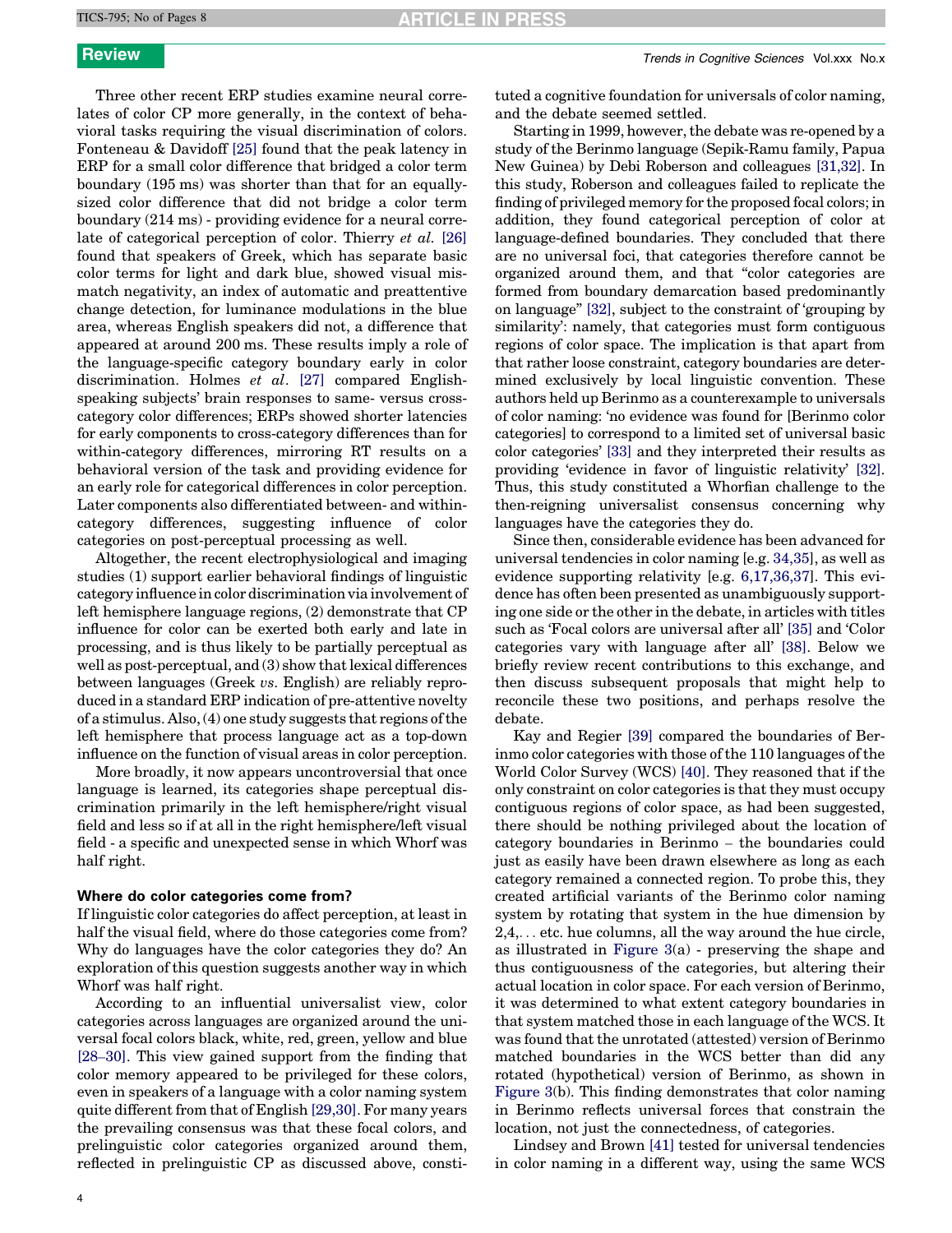<span id="page-4-0"></span>

Figure 3. (a) The Berinmo color naming system (top) unrotated, and rotated four (middle) and eight (bottom) hue columns. Each colored region denotes the extension of a named color category, against a standard color naming grid. (b) Boundary match between each version of Berinmo, including the unrotated version, and WCS languages overall. For each version of Berinmo, the dot shows the mean boundary match with all WCS languages, and the bar shows the 95% confidence interval of the mean. Source: [\[39\].](#page-7-0)

data. They considered the color naming systems of individuals, rather than summary measures capturing the systems of entire languages, as previous analyses had used, and performed cluster analyses based on these individual-level data. They found clusters that 'generally correspond to readily identifiable English categories ... or their composites'. For instance, a cluster analysis with two clusters revealed categories 'readily described as WARM (including red, yellow, orange, and pink) and COOL (including blue and green)' [[41](#page-7-0),p. 16609]. Cluster analyses with more clusters revealed more fine-grained categories that again closely resemble those isolated on a less rigorous basis in the earlier literature [e.g. [42,43](#page-7-0)]. Further recent studies also establish universal constraints on color naming [\[44,45\]](#page-7-0).

However, there is also evidence consistent with the relativist view that boundaries are determined by language. Roberson, Davidoff, Davies, and Shapiro [\[6\]](#page-6-0) compared color naming and cognition in English, Berinmo, and in Himba, a language of Namibia. They found that Berinmo and Himba had similar but distinct systems of color naming. On a universal-foci account, Himba and Berinmo would receive the same analysis: each language has terms that appear to be focused in black, white, green, red, and yellow. Yet some of the boundaries among these categories differ noticeably between the two languages, and speakers of each language exhibit categorical perception of color at their native language's boundaries. This finding suggests strongly that there is more to the determination of boundaries than groupings of universal foci, and that linguistic convention might indeed play some role in determining where boundaries are drawn. This view is confirmed by recent evidence from Greek–English bilinguals, in which the foci themselves shift their position somewhat, under the influence of the categories of the newly-learned language [\[37\].](#page-7-0) Finally, and most generally, qualitative inspection of the 110 languages of the WCS reveals some language-specific idiosyncrasies against the backdrop of broad universal tendencies [\[46\]](#page-7-0).

On the whole, then, the universalist and relativist views regarding color naming are each partly supported and partly challenged by existing empirical data. This empirically complex picture can be accounted for in theoretically

simple terms. Jameson & D'Andrade [\[47\]](#page-7-0) suggested that patterns of color naming could be attributed to irregularities in the shape of perceptual color space combined with general human cognitive tendencies toward constructing informationally efficient systems of concepts:

One possible explanation [for patterns of color naming in languages] is...the irregular shape of the color space. ... Hue interacts with saturation and lightness to produce several large ''bumps''; one large bump is at focal yellow, and another at focal red. ... We assume that the names that get assigned to the color space...are likely to be those names which are most informative about color [[47](#page-7-0), p. 312].

This proposal can be seen as a natural generalization of the universal-foci account, in which every color is focal to some extent - the extent to which it protrudes from the irregular outer skin of color space; the originally proposed universal foci are then simply 'more focal' than other colors. The appeal of the proposal lies in the possibility that simple principles of categorization, operating over this irregular surface, might account for both the universal tendencies and the deviations from them that we see in the world's languages. Regier, Kay & Khetarpal [\[48\]](#page-7-0) formalized this idea and tested it against the WCS data. They defined a well-formedness measure that captures the extent to which a given categorical partition of the outer skin of color space maximizes perceptual similarity within color categories and minimizes it across categories [\[49\]](#page-7-0). Given this, they created theoretically optimal color naming systems for  $n=3,4,5,6$  categories, through steepest ascent in well-formedness. The results are shown in [Figure 4](#page-5-0), compared with selected color naming systems in the WCS. This demonstrates that some languages have color naming systems that are near optimal in this sense [cf. [50\]](#page-7-0). While other languages deviated considerably from these templates, across the languages of the WCS there was a strong tendency for color naming to be shaped in part by well-formedness. Specifically, for each language in the WCS, rotated variants were created as in Figure 3(a), and for 82 of the 110 WCS languages the unrotated system was more well-formed than any rotated variant – thus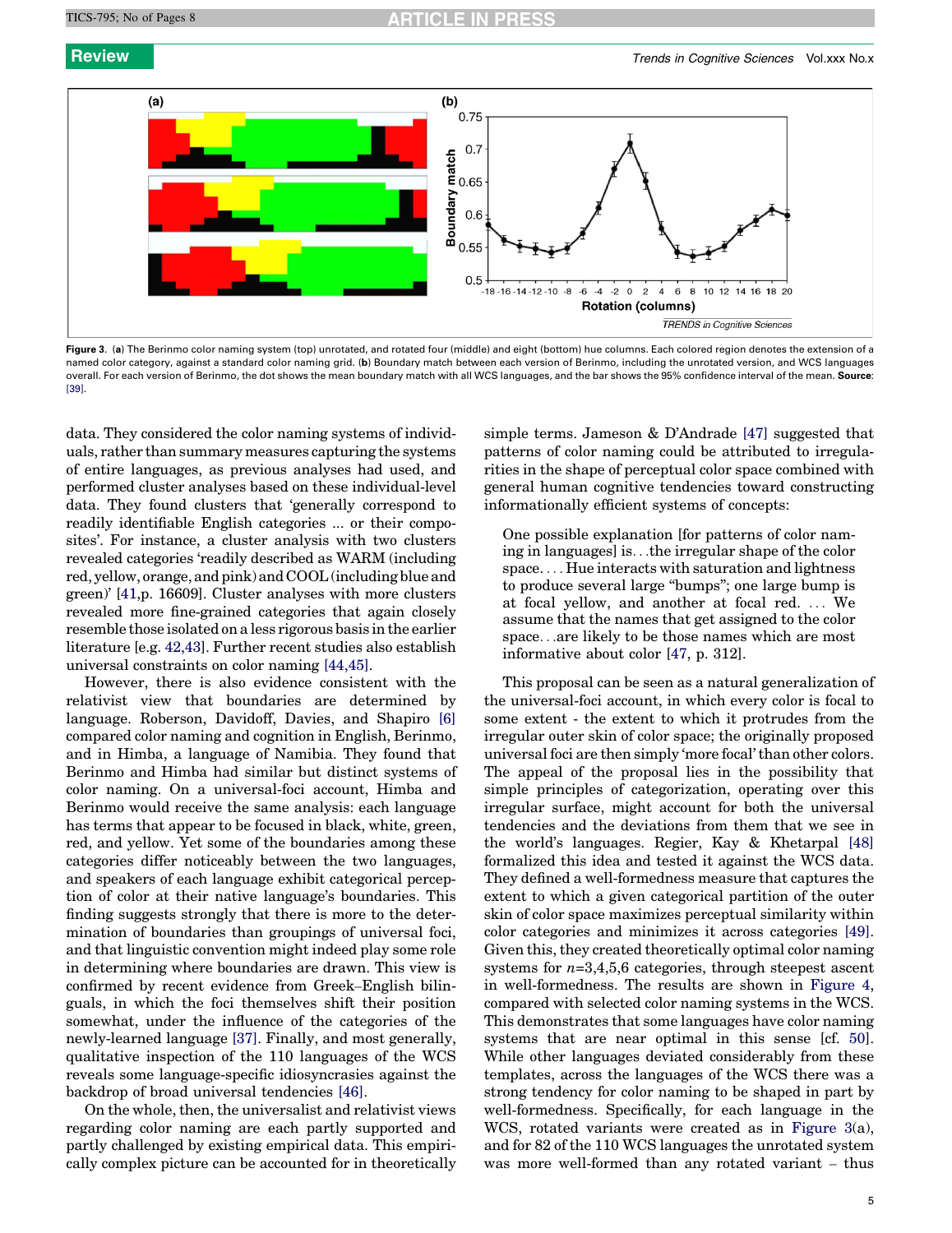<span id="page-5-0"></span>

Figure 4. Theoretical optima (left) for n=3,4,5,6 categories, compared with color naming systems (right, top to bottom) of Ejagam (Nigeria/Cameroon), Culina (Peru/Brazil), Iduna (Papua New Guinea), Buglere (Panama). All results mapped against a standard color grid, in which columns denote hues and rows denote lightness levels. Source: [\[48\]](#page-7-0).

well-formedness provides an explanation for universal tendencies. At the same time, this account also suggests where linguistic convention might get some wiggle room. There are often several similar but different partitions that are roughly equally well-formed. Hence, local factors, including arbitrary linguistic convention, might select from among a group of highly-ranked systems that differ somewhat from each other - such as Berinmo and Himba. This recent account suggests a middle ground between nature and nurture in color naming across languages, and highlights another sense in which Whorf might have been half right.

A competing explanation holds that color naming patterns reflect the statistical distribution of colors in the world, rather than the shape of perceptual color space in our minds. Yendrikhovskij  $[51]$  showed that k-means clustering of colors obtained from images of natural scenes produced color clusters similar to those observed in the world's languages. Is color naming shaped by exogenous color diet, or by endogenous perceptual structure? The two explanations might be partially reconcilable. Shepard [\[52,53\]](#page-7-0) argued that universal aspects of perceptual-cognitive structure might correspond to invariants in the environment, internalized over the course of evolution [cf. [54\]](#page-7-0). Thus, it is possible that color naming reflects the structure of perceptual color space in our minds - which in turn reflects the distribution of colors in the world.

There is an obvious fact that our discussion so far has not engaged: color naming systems are used for the social process of communication about color, and they are passed on socially from one generation to the next within a speech community. What is the role of such social forces in accounting for patterns of color naming? This question has been increasingly addressed recently, often in agentbased simulations [55–[61\].](#page-7-0) For example, Steels and Belpaeme [\[55\]](#page-7-0) argued on the basis of such simulations that color categories might in principle reflect both perceptual structure and social coordination through language; Dowman [\[57\]](#page-7-0) accounted for patterns of color naming in the world's languages in broadly similar terms, through cultural evolution in an idealized color space; and Komarova et al. [\[58\]](#page-7-0) show that, given certain simple assumptions, a population of agents communicating about color will converge to a system of near-optimal color categories.

Of particular interest in such simulations is the question of how much explanatory force is carried by social coordination and transmission per se, and how much by the individual agents' biases and expectations concerning the color domain. In other words, how much of the explanation lies between individuals, and how much within individuals? A possible answer is suggested by some recent work by Griffiths and Kalish [\[62\]](#page-7-0). They presented a Bayesian analysis of the social transmission of language, and showed that under certain assumptions, this process converges to a distribution over languages that reflects the shared prior bias of each learner in the social chain. Thus, the eventual effect of socially transmitting language across generations is that language itself takes on the form of the learning bias in each learner's mind; in the case of color naming, this would be our prior expectations concerning the shape of color categories. And as argued above, this mental structure might in turn reflect invariants in the distribution of colors in the world. Taken as a whole, such an account might help to explain the success of some models that are based on color diet, or on the mental representation of color, with no social component at all: environmental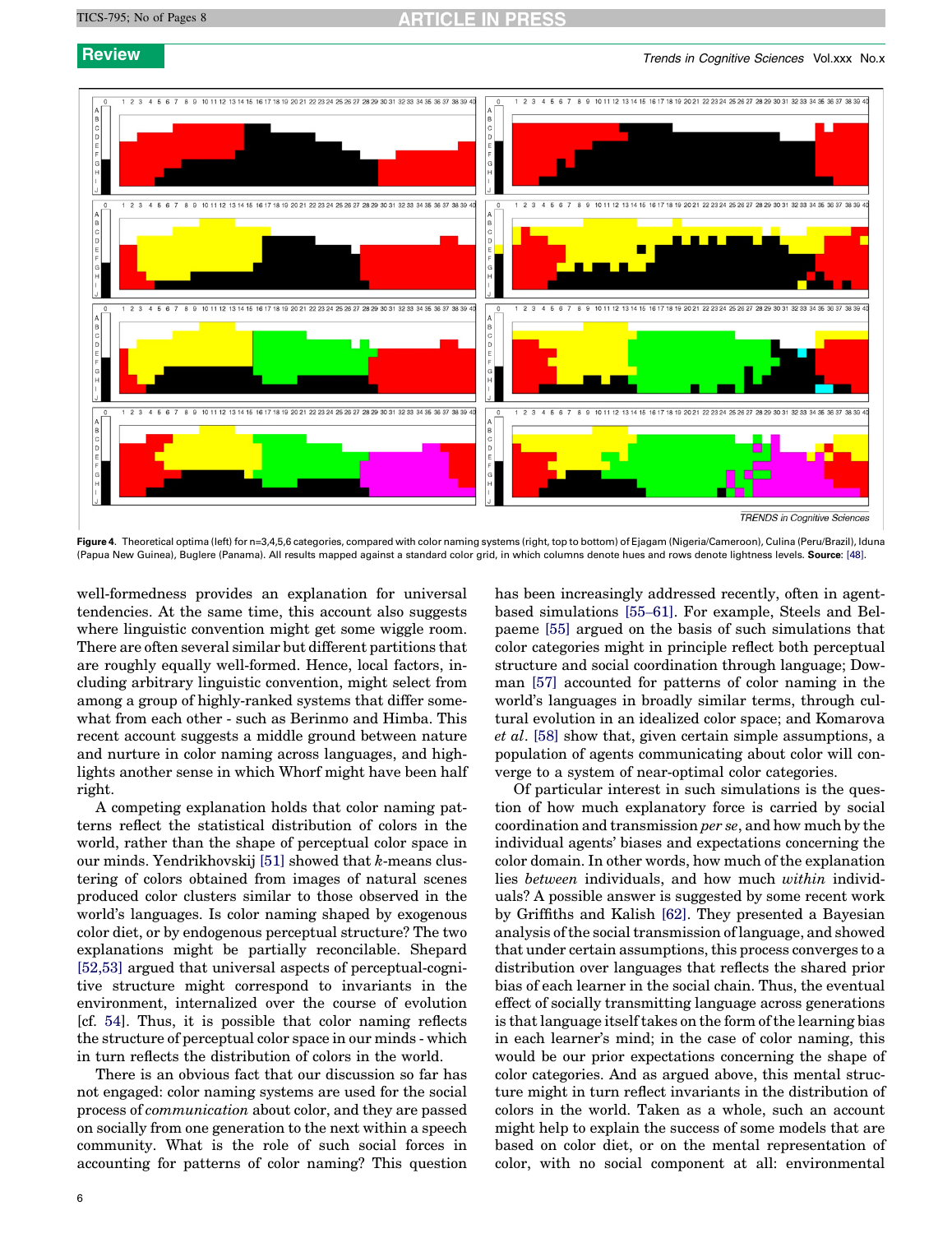<span id="page-6-0"></span>structure might be internalized in the mind over evolutionary time, and then externalized in the form of language through iterated social transmission, with the result that models capturing this structure either in the environment, or in the mind, can fit color naming data well. At the same time, there are insights that seem less likely to be easily capturable in these terms. For example, Jameson and Komarova [\[61\]](#page-7-0) examined agent populations in which not all agents had the same biases, capturing various mixtures of normal and anomalous color vision. They concluded that a rather small percentage of agents with anomalous color vision could greatly affect the color category boundaries of the population - suggesting a possible explanation for some of the cross-language variation observed.

### Conclusion

We have reviewed two broad recent findings here: that language affects color perception primarily in the right visual field probably via activation of language regions of the left hemisphere, and that color naming reflects both universal and local determinants. Neither of these findings is anticipated by the traditional universalist-versus-relativist framing of the debate over language and perception, and neither sits particularly comfortably with it. Instead, these findings suggest novel perspectives on the relation of language and perception. There is some evidence already available that these findings generalize to domains beyond color. The replication of the initial results on the lateralized Whorf effect in color [8,9] to dog and cat silhouettes [12] indicates that RVF-lateralized categorical perception might not be restricted to the color domain (and ongoing research suggests that optimization of well-formedness might generalize to the spatial domain). Just which of the findings reported here for color will generalize to other domains of language or to cognition more broadly, and which are restricted to color, should furnish significant research questions in the future.

### Outstanding questions:

- In what other semantic domains, if any, are categories nearoptimal?
- In what other semantic domains, if any, does language affect perception in half the visual field?
- What becomes of prelinguistic color categories in the right hemisphere, and by what mechanism?
- Are linguistic color categories elaborations of prelinguistic categories?
- Are non-universal aspects of color naming attributable solely to arbitrary linguistic convention, or to environmental or other nonuniversal forces?

### Acknowledgments

This work was supported by NSF grants 0418283 (to TR) and 0418404 (to PK).

### References

- 1 Kay, P. and Regier, T. (2006) Language, thought, and color: Recent developments. Trends in Cognitive Sciences 10 (2), 51–54
- 2 Kay, P. and Kempton, W. (1984) What is the Sapir-Whorf hypothesis? American Anthropologist 86, 65–79
- 3 Özgen, E. and Davies, I.R.L. (1998) Turkish color terms: Tests of Berlin and Kay's theory of color universals and linguistic relativity. Linguistics 36, 919–956
- 4 Roberson, D. and Davidoff, J. (2000) The categorical perception of colours and facial expressions: The effect of verbal interference. Memory and Cognition 28, 977–986
- 5 Winawer, J. et al. (2007) Russian blues reveal effects of language on color discrimination. Proceedings of the National Academy of Sciences 104 (19), 7780–7785
- 6 Roberson, D. et al. (2005) Colour categories in Himba: Evidence for the cultural relativity hypothesis. Cognitive Psychology 50, 378–411
- 7 Roberson, D. et al. (2008) Categorical perception of colour in the left and right visual field is verbally mediated: Evidence from Korean. Cognition 107, 752–762
- 8 Gilbert, A.L. et al. (2006) Whorf hypothesis is supported in the right visual field but not the left. Proceedings of the National Academy of Sciences 103, 489–494
- 9 Drivonikou, G.V. et al. (2007) Further evidence that Whorfian effects are stronger in the right visual field than the left. Proceedings of the National Academy of Sciences 104, 1097–1102
- 10 Franklin, A. et al. (2008) Lateralization of categorical perception of color changes with color term acquisition. Proceedings of the National Academy of Sciences 105 (47), 18221–18225
- 11 Kay, P. et al. (2009) Lateralized Whorf: Language influences perceptual decision in the right visual field. In Language, Evolution, and the Brain (Minett, James W. and Wang, William S.-Y., eds), The City University of Hong Kong Press, (Hong Kong
- 12 Gilbert, A.L. et al. (2008) Support for lateralization of the Whorf effect beyond the realm of color discrimination. Brain and Language 105, 91– 98
- 13 Bornstein, M.H. et al. (1976) Color vision and hue categorization in young human infants. Journal of Experimental Psychology: Human Perception and Performance 2 (1), 115–129
- 14 Franklin, A. and Davies, I.R.L. (2004) New evidence for infant color categories. British Journal of Developmental Psychology 22, 349–377
- 15 Franklin, A. et al. (2005) The nature of infant color categorization: Evidence from eye movements on a target detection task. Journal of Experimental Child Psychology 91, 227–248
- 16 Franklin, A. et al. (2005) Color term knowledge does not affect categorical perception of color in toddlers. Journal of Experimental Child Psychology 90, 114–141
- 17 Goldstein, J. et al. (2009) Knowing color terms enhances recognition: Further evidence from English and Himba. Journal of Experimental Child Psychology 102, 219–238
- 18 Davidoff, J. et al. (2009) Nature vs. nurture: The simple contrast. Journal of Experimental Child Psychology 102, 246–250
- 19 Franklin, A. et al. (2009) What can we learn from toddlers about categorical perception of color? Comments on Goldstein, Davidoff, and Roberson. Journal of Experimental Child Psychology 102, 239–245
- 20 Franklin, A. et al. (2008) Categorical perception of color is lateralized to the right hemisphere in infants, but to the left hemisphere in adults. Proceedings of the National Academy of Sciences 105, 3221–3225
- 21 Hanley, R. and Roberson, D. (2008) Do infants see colors differently? Scientific American May 14
- 22 Liu, Q. et al. (2009) The N2pc component in ERP and the lateralization effect of language on color perception. Neuroscience Letters 454, 58–61
- 23 Siok, W-T. et al. (2009) Language regions of brain are operative in color perception. Proceedings of the National Academy of Sciences 106, 8140– 8145
- 24 Tan, L-H. et al. (2008) Language affects patterns of brain activation associated with perceptual decision. Proceedings of the National Academy of Sciences 105, 4004–4009
- 25 Fontenau, E. and Davidoff, J. (2007) Neural correlates of colour categories. NeuroReport 18, 1323–1327
- 26 Thierry, G. et al. (2009) Unconscious effects of language-specific terminology on preattentive color perception. Proceedings of the National Academy of Sciences 106, 4567–4570
- 27 Holmes, A. et al. (2009) Neurophysiological evidence for categorical perception of color. Brain and Cognition 69, 426–434
- 28 Berlin, B. and Kay, P. (1969) Basic Color Terms: Their Universality and Evolution. University of California Press, (Berkeley)
- 29 Heider, E.R. (1972) Universals in color naming and memory. Journal of Experimental Psychology 93, 10–20
- 30 Heider, E.R. and Olivier, D.C. (1972) The structure of the color space in naming and memory for two languages. Cognitive Psychology 3, 337–354